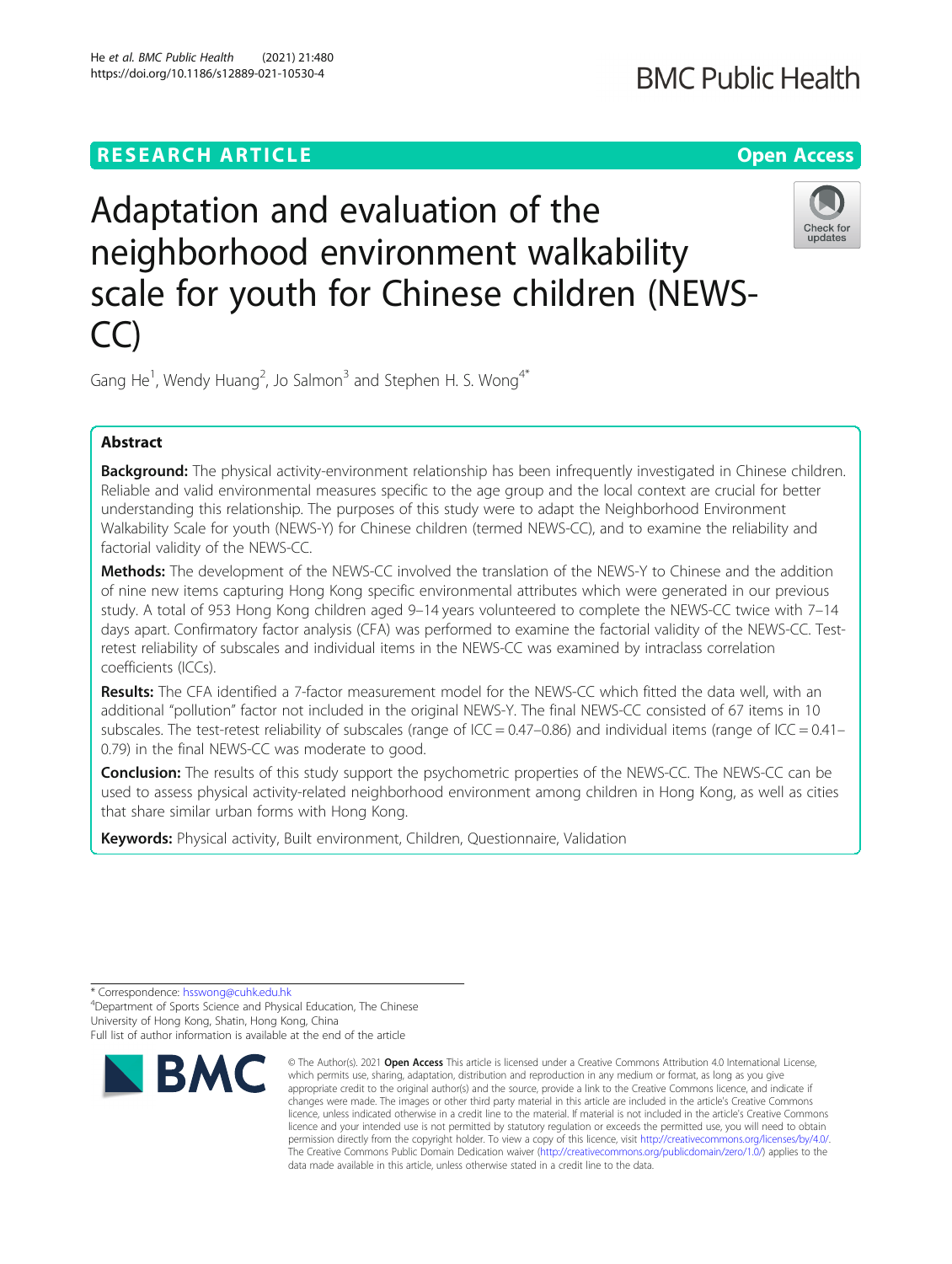#### Background

The benefits of regular physical activity (PA) [\[1\]](#page-8-0) and the negative impacts of excessive sedentary behavior (SB) [\[2](#page-8-0)] on the health outcomes have been extensively documented for school-aged children. The World Health Organization recommends children to achieve at least 60 min of moderate- to vigorous-intensity PA (MVPA) daily and limit the amount of sedentary time [[3\]](#page-8-0). A meta-analysis with pooled objective data from 20 studies indicated that Chinese children and adolescents spent approximately 41 min/day in MVPA and 530 min/day in SB on average [[4\]](#page-8-0). Based on a recent national survey with a representative sample of Chinese school-aged children, only 13.1% reported to have 60 min of MVPA daily [\[5](#page-8-0)]. Longitudinal studies have demonstrated changes of the built environment to be significant determinants of PA behaviors [\[6](#page-8-0)]. China has been undergoing rapid urbanization and urban sprawl which may have profound and lasting impacts on residents' lifestyle, including the PA behaviors of children [\[7](#page-8-0)].

Because children have less behavioral autonomy, they are more prone to be affected by the environment of their neighborhood  $[8]$  $[8]$ . The impact of the neighborhood built environment on children's physical activity (PA) has gained research interest in recent years worldwide [[9,](#page-8-0) [10](#page-8-0)] including China [\[11\]](#page-8-0). Reliable and valid environmental measures are crucial for better understanding the relationship between the built environment and PA in children. The built environment has been measured mainly using three methods; perceived measures, direct observation (audits), and Geographic Information Systems (GIS) [[12\]](#page-8-0). Audits and GIS are objective measures and are recommended by researchers for accurately assessing the built environment  $[13]$  $[13]$ . However, compared to objective measures, perceived measures are valuable in capturing different attributes of neighborhood environment that are predictive of children's PA [[8\]](#page-8-0). In addition, perceptions about the environment are more amenable to change than the actual environment [[14\]](#page-8-0). Moreover, the relationship between physical activity and the built environment can vary depending on whether the environmental measure is objective or subjective [\[15](#page-8-0), [16\]](#page-8-0). Therefore, having an understanding of the target population's perceptions of their neighborhood built environment could better inform the development of specific interventions targeting corresponding environmental correlates.

Several instruments assessing children's perceptions of their neighborhood environment have been developed in recent years, and have shown acceptable reliability [[17](#page-8-0), [18](#page-8-0)]. However, these instruments provide less comprehensive measures of the neighborhood built environment in contrast to the framework developed by Pikora and colleagues [\[19\]](#page-8-0). This framework provides a comprehensive system of guidance for understanding a PA-related environment which identified four main environmental domains (functional, safety, aesthetic, and destination) comprising nine environmental elements (walking surface, streets, traffic, permeability, personal safety, traffic safety, streetscape, views, and facilities) [\[19\]](#page-8-0).

Among existing questionnaires assessing the perceived neighborhood environment, the Neighborhood Environment Walkability Scale (NEWS) and its abbreviated version (NEWS-A) provide by far the most comprehensive measures of the PA-related neighborhood environment and are the most frequently used internationally [[20](#page-8-0), [21](#page-8-0)]. The NEWS and the NEWS-A consist of 68 and 54 items respectively measuring eight environmental elements in the neighborhood, i.e., residential density, land use mixdiversity, aesthetics, land use mix-access, street connectivity, walking facilities, crime safety, and traffic safety [[22,](#page-8-0) [23\]](#page-8-0). A version of the NEWS adapted to youth (NEWS-Y) was developed from the NEWS-A by adding items relevant to youth and an additional checklist of 14 recreational facilities related to PA of youth [\[24](#page-8-0)]. The NEWS-Y showed a good test-retest reliability in a sample of adolescents in the USA [\[24\]](#page-8-0). A recent study further adapted NEWS-Y to accommodate its application among 15 countries and regions including Hong Kong within the International Physical Activity and Environment Network adolescent project (NEWS-Y-IPEN), and the NEWS-Y-IPEN demonstrated good factorial and construct validity [[25](#page-8-0)].

Perception of environments depends on past experience, aspiration levels, adaptation processes and individual personality [[12](#page-8-0)], thus measures of perceived environments should be specific to age groups, culture, and local environmental attributes. Children have unique understanding of their experiences, and children at 8– 11 years can provide reliable reports on questionnaires developed especially for this age group [\[26\]](#page-8-0).

Huang and colleagues have modified the NEWS to assess perceptions of the neighborhood environment in children, but this instrument only adopted 11 selective items on aesthetics, convenience, safety, and 22 items on accessibility from the NEWS and provided limited measures of the perceived environment [[27\]](#page-8-0). To the best of our knowledge, NEWS-Y has not been adapted and evaluated specifically for children. Therefore, the purpose of this study was to adapt the NEWS-Y for Chinese children (termed NEWS-CC) and test its reliability and factorial validity in a sample of Hong Kong children.

#### Methods

This study was conducted in three steps: (1) instrument development; (2) pilot testing; (3) reliability and factorial validity testing.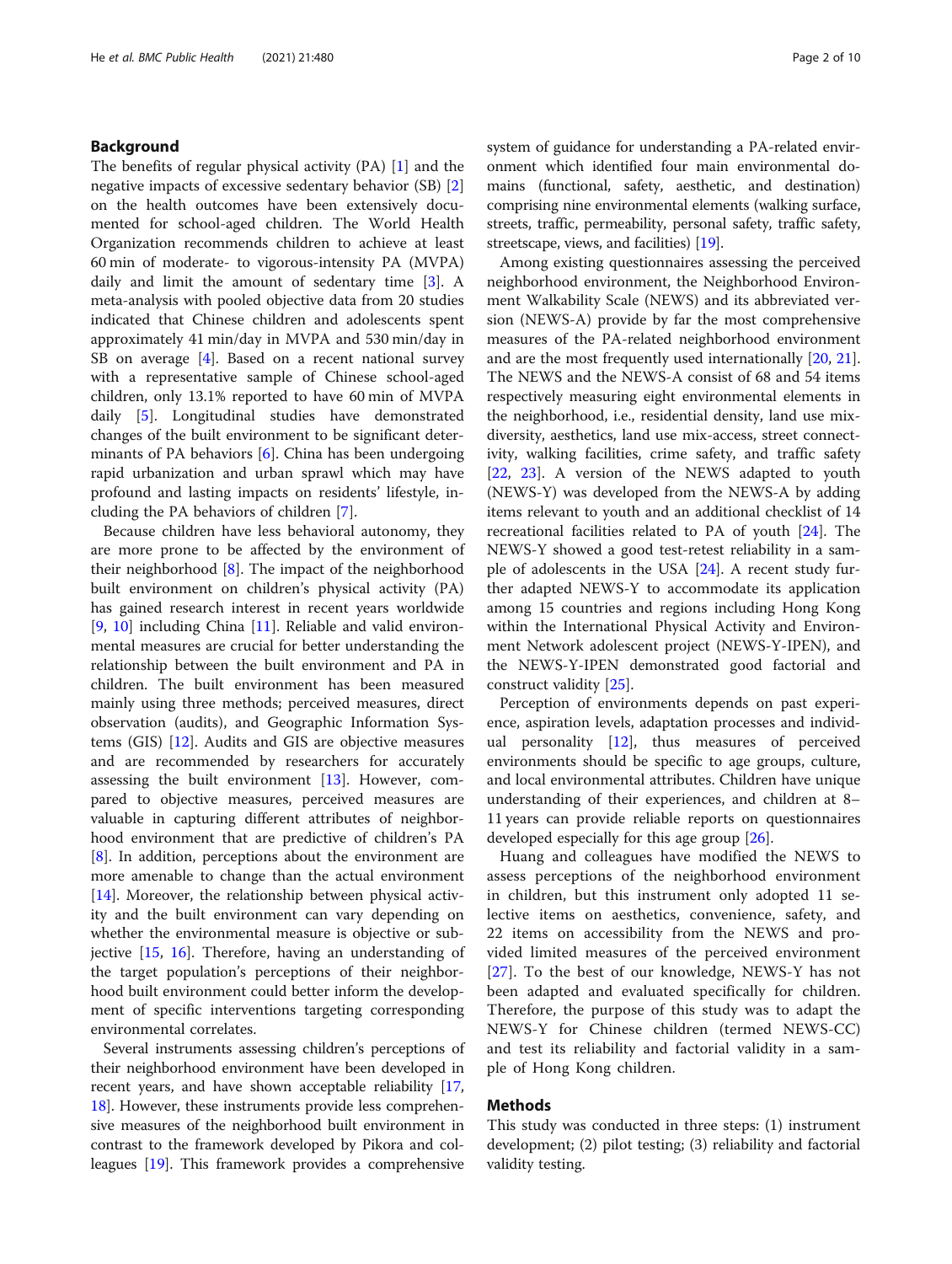#### Participants and procedures Instrument development

The source instrument used to develop the NEWS-CC was the original English version of the NEWS-Y [\[24](#page-8-0)]. The NEWS-Y consists of 67 items grouped into subscales measuring nine aspects of the neighborhood environment including land use mix-diversity, traffic safety, crime safety, aesthetics, walking/cycling facilities, street connectivity, land use mix-access, residential density, and recreational facilities. All subscales use a 4-point Likert scale, except for land use mixdiversity, recreational facilities, and residential density. Land use mix-diversity and recreational facilities are checklists of proximity of diverse destinations and facilities in the neighborhood. Residential density was assessed by four items asking about residence types in the neighborhood using a 5-point scale. The development of the NEWS-CC involved translation and adaptation of items to capture Hong Kong-specific environmental attributes, such as covered sidewalks, bridge or tunnel help to cross the street, and garden on the roof or platform of buildings.

The translation of the NEWS-Y from English to Chinese (Cantonese) followed the process recommended by the World Health Organization [[28](#page-8-0)]: First, the original English NEWS-Y was independently translated into Chinese (forward translation) by two bilingual Chinese native speakers. The academic backgrounds of the two forward translators are exercise science and geography, respectively. Second, these two independent translations were synthesized by the forward translators with comparison to the original English questionnaire. Inconsistent translations were discussed and modified one by one and a synthesized Chinese translation was formed as a result. Third, the synthesized Chinese translation was translated into English (back translation) by another translator (back translator) who is a bilingual Chinese native speaker with the background of exercise science. Fourth, one of the forward translators, the back translator and another English native speaker with the background of exercise science evaluated the semantic equivalence (meaning of each item remains the same after translation into a different language) between the English back translation and the original English questionnaire using the Flaherty's 3-Point Scale [[29](#page-8-0)]. Each evaluation panel member independently gave a score of 1–3 for each item in the back translation compared with the original version, with score 3 indicating exactly the same meaning in both versions, score 2 indicating almost the same meaning in both versions, and score 1 indicating a different meaning in each version. No translated items received a uniform score of "1". Items receiving mixed scores of "1" to "3" were reworked until equivalence was achieved.

The adaptation of the NEWS-Y (thereafter, the NEWS-CC) included the modification of the residential density subscale and the addition of nine new items. The 4-item residential density subscale in the NEWS-Y was substituted by a 6-item subscale developed by Cerin and colleagues which has been used to measure perceived residential density of Hong Kong [\[20\]](#page-8-0). In order to identify items specific to children and the Hong Kong context, 34 children aged 10–11 years from four types of neighborhoods varying in socio-economic status (SES) and walkability in Hong Kong were interviewed using Nominal Group Technique (detailed procedures are re-ported elsewhere [[30\]](#page-8-0). A total of nine novel items deemed to be highly relevant to children's PA were integrated into corresponding subscales of the NEWS-Y: six items to the aesthetics subscale (i.e. dogs/animals fouling, garden on the roof or platform of buildings, air is fresh in my neighborhood, smokers in the streets, fumes from restaurants, and noise from worksite); one item to the walking facility subscale (i.e. sidewalk with covers); one item to the crime safety subscale (i.e. people make me feel unsafe); and one item to the traffic safety subscale (i.e. bridge or tunnel help to cross the street). Therefore, the initial NEWS-CC consisted of 78 items in nine subscales.

#### Pilot testing

The newly developed NEWS-CC was pilot-tested among a convenience sample of 66 children in grade 5 or grade 6 from two primary schools. The children were required to mark the items that they could not understand or felt unacceptable while they were completing the questionnaire. The researcher afterwards discussed with the children who made marks on their questionnaire to obtain detailed opinions of the children regarding those items, and the children were also encouraged to suggest alternative wording. All children completed the NEWS-CC and socio-demographic questions within 25 min, which revealed the feasibility of administering the questionnaire within one primary school lesson (normally 35 min in Hong Kong). A total of 17 unclear items were mentioned by the children. Rewordings of the unclear items were subsequently made based on the results of the pilot testing.

#### **Participants**

A total of 1067 children in grades 4 to 6 were recruited from seven primary schools located in different districts in Hong Kong of varying SES. The children completed the NEWS-CC twice, 7–14 days apart. Children were also required to report their home address to identify the Tertiary Planning Unit (TPU) in which their home was located. The TPU system was developed by Hong Kong Planning Department for the purpose of town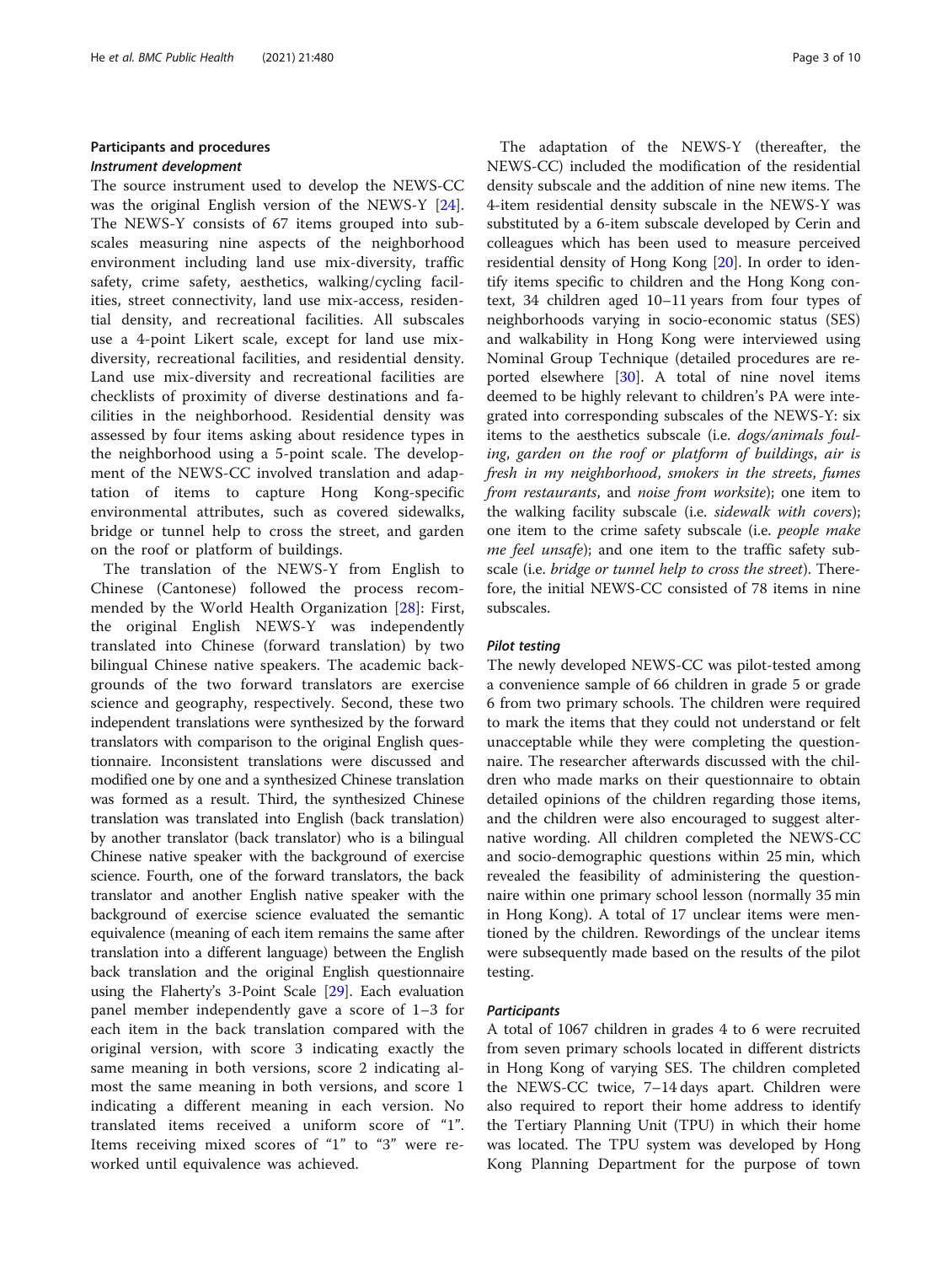planning. A TPU is the smallest census-based geographic unit used in Hong Kong. Hong Kong is divided into 289 TPUs. Considering data precision, a TPU with less than 1000 persons is merged with adjacent TPU(s). A TPU has an average area of  $5.34 \text{ km}^2$  and the average number of households and residents per TPU are 11,441 and 34,151, respectively [[31\]](#page-8-0).

This study was approved by the Survey and Behavioral Research Ethics Committee of The Chinese University of Hong Kong. The study protocol was in accordance with the Declaration of Helsinki. Informed consent was obtained from all participants.

#### Data analysis

To examine the factorial validity of the initial NEWS-CC, a confirmatory factor analysis (CFA) was conducted on the 38 items from the six subscales which use the same 4-point Likert scale: aesthetics, land use mixaccess, street connectivity, walking facilities, crime safety, and traffic safety. The other subscales (and 40 items), i.e. land use diversity, recreational facilities, and residential density, were not appropriate for CFA because (1) they are either a check list of diverse destinations and facilities (subscales of land use diversity and recreational facilities), or are used for a formula to calculate residential density (the subscale of residential density), so they do not load on a latent factor; (2) the response formats of items in these subscales are different from those in other subscales. Due to the hierarchical nature of the data (individuals nested in TPUs), intraclass correlation coefficients (ICCs) were calculated for each NEWS-CC item to determine whether a multilevel CFA or a single-level CFA should be conducted. An ICC value larger than 0.10 indicates the need to do the multilevel CFA [[23\]](#page-8-0).

The CFA was conducted in two steps: first, the fit of the a priori model for the NEWS-CC was examined. The a priori model of the NEWS-CC adopted the sixfactor structure of the original NEWS-Y [[24\]](#page-8-0); second, the a priori model of the NEWS-CC was respecified if it could not meet the criteria for an acceptable model fit, i.e. no less than 0.90 for the comparative fit index (CFI), the nonnormed fit index (NNFI), and the goodness-of-fit index (GFI); no larger than 0.10 for the standardized root mean squared residual (SRMR); and no larger than 0.06 for the root mean square error of approximation (RMSEA) [[32\]](#page-8-0). The 90% confidence intervals (90% CIs) of the RMSEA were also reported [[33](#page-8-0)]. Respecifications of the models were guided by the LMTEST and Wald Test at the item level with consideration of the theoretically meaningful interpretation of the respecification. The CFA was conducted using EQS. 6.1 (Multivariate Software Inc., 2004).

One-way model single-measure intraclass correlation coefficients (ICCs) were calculated to examine the test-

retest reliability of subscales and those individual items comprising the subscale. The interpretation of ICC values for reliability was: 0.00–0.20 as slight, 0.21–0.40 as fair, 0.41–0.60 as moderate, 0.61–0.80 as substantial, and 0.81–1.00 as almost perfect reliability [\[34](#page-8-0)]. Items with a test-retest ICC value of 0.40 or less were excluded from the respecified NEWS-CC, resulting in the final NEWS-CC. The CFA was performed on the final NEWS-CC to re-examine its factorial validity.

#### Results

The final analytic sample comprised 953 children who provided complete questionnaire data twice, among which 426 were boys (mean age =  $11.2$  years, SD =  $1.0$ ) and 527 were girls (mean age =  $10.8$  years, SD =  $1.0$ ).

#### Confirmatory factor analysis of the original NEWS-CC

The mean ICC value of the NEWS-CC items was 0.06  $(SD = 0.07)$ , and only three of 38 factor-analyzable items had an ICC value larger than 0.10. This indicated that a single-level rather than a multilevel CFA should be conducted. Meanwhile, the CFA was performed using the within-TPU covariance matrix to control possible between-TPU effects. A maximum likelihood estimation was used in the CFA as the univariate skewness  $( $2.0$ )$ and univariate kurtosis values (< 7.0) of items were all within an acceptable level [\[35\]](#page-8-0).

The results of the CFA are shown in Table [1](#page-4-0). The a priori model of the original NEWS-CC consisted of 38 items loading on six latent factors (i.e. aesthetics, land use mix-access, street connectivity, walking facilities, crime safety, and traffic safety). The fit of the a priori model of the NEWS-CC was poor with no model fit index being met. The respecified model indicated a seven-factor structure with an additional "pollution" factor being added and a within-factor error covariance modeled. Nine items were excluded from the a priori model, i.e. dogs/animals fouling, difficult to park in shopping malls, hilly streets, walking barriers, high crime rate, too many vehicles, low traffic speed, speeding drivers, and fresh air. The model fit of the respecified NEWS-CC was acceptable in terms of the model fit indices of GFI, CFI, SRMR, and RMSEA being met and the NNFI achieving a marginal level (Table [1](#page-4-0)). For both models examined, no cross-loading of items on factors was modeled.

#### Test-retest reliability of the respecified NEWS-CC

The respecified NEWS-CC consisted of 10 subscales and 69 items. The results of the test-retest reliability of the respecified NEWS-CC are shown in Table [2](#page-5-0). At the item level, most items showed moderate to substantial levels of reliability (range of  $ICC = 0.41 - 0.79)$ . Two items with poor reliability (E3 easy to walk to public transport, ICC = 0.33 and F2 short distance between street crossings,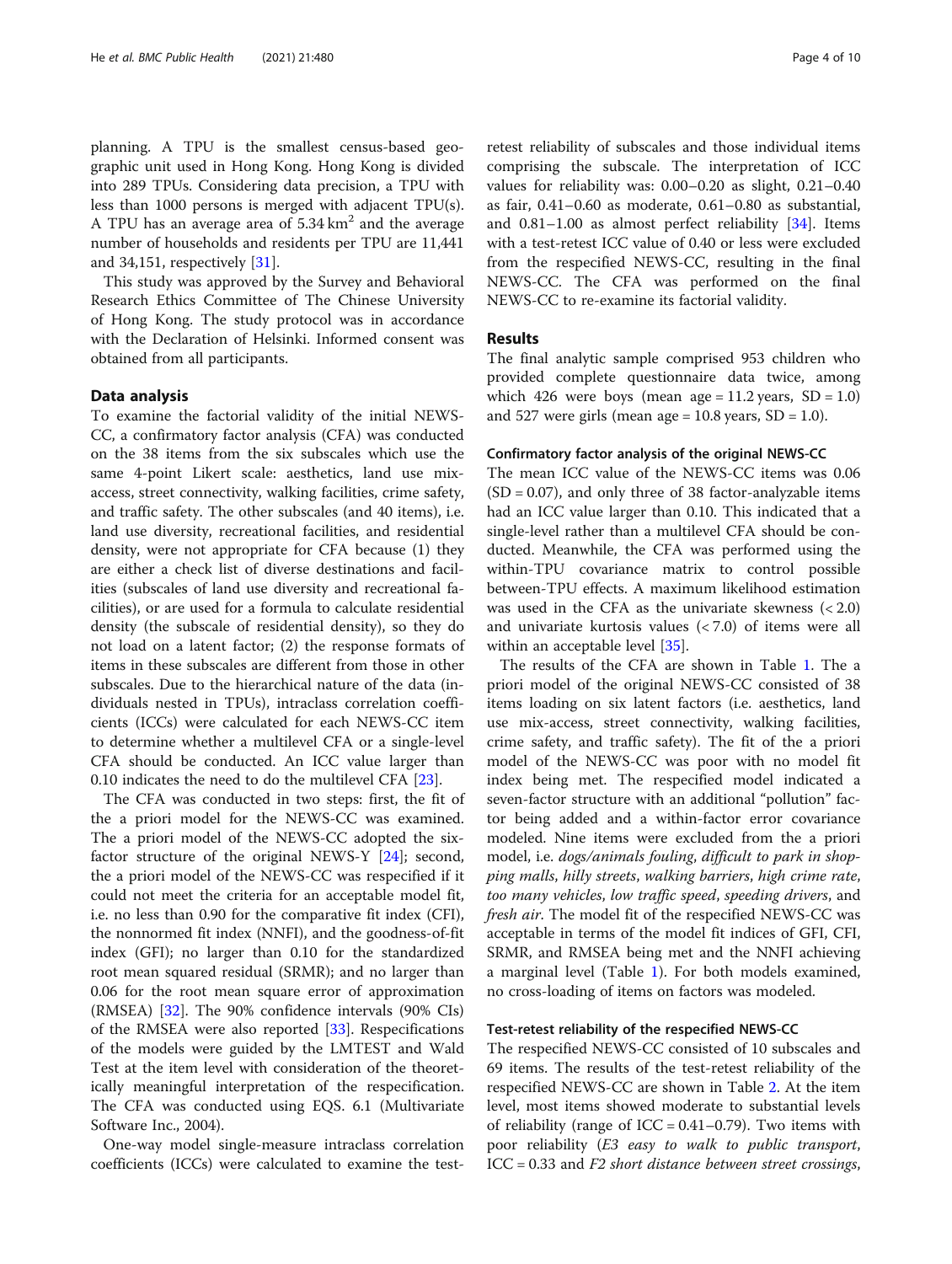<span id="page-4-0"></span>Table 1 Results of CFA of the NEWS-CC

| Model               |        |     | GFI  | CFI  | <b>NNFI</b> | <b>SRMR</b> | RMSEA (90%CI)          |
|---------------------|--------|-----|------|------|-------------|-------------|------------------------|
| A priori NEWS-CC    | 3039.2 | 687 | 0.78 | 0.66 | J.63        | 0.087       | $0.064(0.062 - 0.067)$ |
| Respecified NEWS-CC | 872.0  | 355 | 0.93 | 0.91 | 0.89        | 0.053       | $0.042$ (0.038-0.045)  |

0.18) were excluded in the final NEWS-CC. All subscales in the final NEWS-CC indicated moderate to almost perfect test-retest reliability with the ICC ranging from 0.47 to 0.86.

Confirmatory factor analysis of the final NEWS-CC

The full version of the final NEWS-CC therefore contained 67 items in 10 subscales including land use mixdiversity (20 items), recreational facilities (14 items), residential density (6 items), aesthetics (5 items), land use mix-access (2 items), street connectivity (2 items), walking facilities (4 items), crime safety (6 items), traffic safety (4 items), and pollution (4 items). The CFA was conducted on the 27 items in the subscales of aesthetics, land use mix-access, street connectivity, walking facilities, crime safety, traffic safety, and pollution to reexamine the factorial validity of the final NEWS-CC.

The model fit of the final NEWS-CC was better than the respecified NEWS-CC in that all of the five model fit indices were met  $(GFI = 0.94; CFI = 0.92; NNFI = 0.91;$ SRMR = 0.053; RMSEA = 0.042, 90%CI: 0.038–0.045;  $\chi^2(302) = 735.2$ ). In the model of the final NEWS-CC, one within-factor error covariance was included, whereas no cross-loading of items on factors was modeled. As each latent factor measured a certain aspect of the neighborhood environment believed to impact PA, these factors were modeled as inter-correlated. As shown in Table [3,](#page-7-0) moderate correlations were observed between factors of aesthetics and street connectivity, land use mix-access and street connectivity, street connectivity and walking facilities, land use mix-access and traffic safety, street connectivity and traffic safety, and walking facilities and traffic safety.

#### **Discussion**

This study adapted the NEWS-Y for Chinese children (termed NEWS-CC), and tested the reliability and factorial validity of the NEWS-CC in a sample of Hong Kong children. A 7-factor measurement model for the NEWS-CC was identified. The test-retest reliability of subscales and individual items in the final NEWS-CC was moderate to good.

#### Development of the NEWS-CC

Previous studies in Hong Kong have also identified similar environmental attributes that potentially affect PA in adults and seniors, such as aesthetics-related items dogs/ animals fouling, air pollution, and noise pollution, a

walking facility-related item covered sidewalks, crime safety-related items homeless people and drug addicts and/or prostitutes in neighborhood, and a traffic safetyrelated item bridge or tunnel help to cross the street [[20](#page-8-0), [36\]](#page-8-0). Garden on the roof or platform of buildings, a common Hong Kong attribute due to the high density of buildings in Hong Kong, was an attribute that was not addressed in previous studies.

#### Factorial validity of the NEWS-CC

The a priori model of the NEWS-CC hypothesized a sixfactor structure defined by the NEWS-Y and the fit of the a priori model was poor. The final model of the NEWS-CC identified a seven-factor structure with the addition of a "pollution" factor and the exclusion of 11 items compared to the a priori model.

Several studies have investigated the factorial structure of different versions of the NEWS in several countries/ regions [\[20,](#page-8-0) [23](#page-8-0), [32,](#page-8-0) [37](#page-8-0), [38\]](#page-8-0). Multilevel CFA has established a six-factor structure at the individual level and a five-factor structure at the census block level of the NEWS and the NEWS-A in American adults [[23,](#page-8-0) [37\]](#page-8-0). A similar six-factor structure was confirmed among female seniors in America [\[38,](#page-8-0) [39\]](#page-8-0). A slightly different measurement model was identified for the Australian version of the NEWS (7 factors at the individual level and 5 factors at the census block level) [\[32\]](#page-8-0). In contrast to the factorial structure of the NEWS established in the Western countries, a 12-factor structure was identified for the adapted NEWS in Hong Kong seniors [[20\]](#page-8-0). The inconsistency of measurement models of different versions of the NEWS indicates the necessity of establishing the factorial validity of the NEWS in different locations and age groups. To facilitate between-country comparisons, some studies have attempted to establish countryspecific measurement models of NEWS among adults [[40\]](#page-9-0) and adolescents [\[25\]](#page-8-0). Yet in children, no study has examined the factorial structure of NEWS specifically adapted for this age group.

The final measurement model of the NEWS-CC encompassed seven latent factors including six factors that overlapped with those in the NEWS-Y [\[24](#page-8-0)] and one unique pollution factor. Construction of the pollution factor was due to the weak association of four items (i.e. smokers in the streets, fume from restaurants, noise from worksite and *much exhaust gas*) with hypothesized aesthetics or traffic safety factors, and the relevance of the meaning of these four items to air or noise pollution.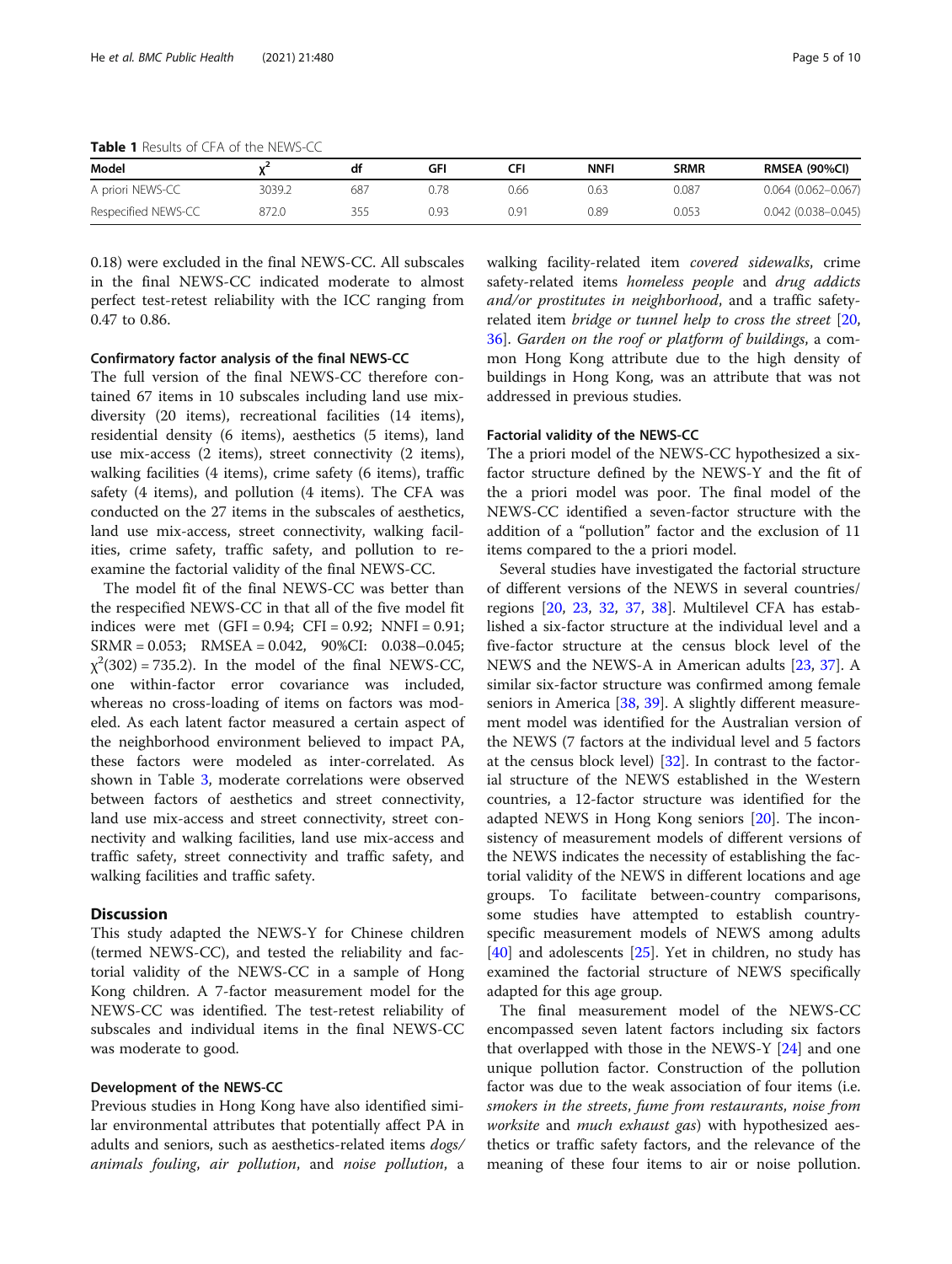<span id="page-5-0"></span>

| <b>Table 2</b> Test-retest ICCs <sup>a</sup> of subscales and individual items of |  |  |
|-----------------------------------------------------------------------------------|--|--|
| the respecified NEWS-CC                                                           |  |  |

| Subscale / Item                               | ICC (95%CI)                     |
|-----------------------------------------------|---------------------------------|
| A. Land use mix-diversity                     | 0.86 $(0.84 - 0.88)^{b}$        |
| 1. convenience store                          | $0.61(0.56 - 0.66)$             |
| 2. super market                               | $0.68$ $(0.64 - 0.72)$          |
| 3. hardware store                             | $0.76$ (0.73-0.79)              |
| 4. public market                              | $0.74(0.71 - 0.77)$             |
| 5. laundry                                    | $0.70(0.66 - 0.73)$             |
| 6. clothing store                             | $0.71(0.67 - 0.74)$             |
| 7. post office                                | $0.77(0.74 - 0.80)$             |
| 8. library                                    | $0.79(0.76 - 0.82)$             |
| 9. primary school                             | $0.74(0.71 - 0.77)$             |
| 10. secondary school                          | $0.71$ $(0.68 - 0.75)$          |
| 11. bookstore                                 | $0.67$ $(0.63 - 0.70)$          |
| 12. fast food restaurant                      | $0.68$ $(0.64 - 0.72)$          |
| 13. coffee shop                               | $0.67(0.63 - 0.71)$             |
| 14. bank/finance center                       | $0.62$ $(0.58 - 0.66)$          |
| 15. non-fast food restaurant                  | $0.61(0.57-0.65)$               |
| 16. video store                               | $0.67(0.63 - 0.71)$             |
| 17. pharmacy                                  | $0.72$ (0.69-0.75)              |
| 18. hair salon                                | $0.72$ (0.68-0.75)              |
| 19. any office/construction site              | $0.59(0.54 - 0.63)$             |
| 20. bus stop/MTR                              | $0.55(0.50 - 0.60)$             |
| <b>B. Recreational facilities</b>             | $0.80$ (0.77-0.83) <sup>b</sup> |
| 1. Indoor leisure or sport facilities         | $0.50(0.45 - 0.55)$             |
| 2. Beach, lake, river or creek                | $0.62(0.58 - 0.66)$             |
| 3. Cycling/ hiking/ walking trail             | $0.57(0.52 - 0.62)$             |
| 4. Basketball court                           | $0.71$ $(0.67 - 0.74)$          |
| 5. Other playground/ sports field             | $0.60(0.55 - 0.64)$             |
| 6. YMCA                                       | $0.63$ $(0.59 - 0.67)$          |
| 7. Youth Societies                            | $0.62$ (0.58-0.66)              |
| 8. Swimming pool                              | $0.76(0.73 - 0.79)$             |
| 9. Jogging trail                              | $0.65(0.60 - 0.69)$             |
| 10. Schools with sports fields open to public | $0.48(0.43 - 0.53)$             |
| 11. Sitting-out area                          | $0.52(0.47 - 0.57)$             |
| 12. Parks                                     | $0.64(0.60 - 0.68)$             |
| 13. Children's playground                     | $0.66$ $(0.62 - 0.70)$          |
| 14. Open places (grass, sands, clay)          | $0.60(0.55 - 0.64)$             |
| C. Residential density                        | $0.66$ (0.62-0.70) <sup>c</sup> |
| 1. detached single-family houses              | $0.59(0.54 - 0.63)$             |
| 2. multi-family houses (1-3 stories)          | $0.64(0.60 - 0.68)$             |
| 3. apartments with 4-6 stories                | $0.62(0.58 - 0.66)$             |
| 4. apartments with 7-12 stories               | $0.58(0.54 - 0.63)$             |
| 5. apartments with 13-20 stories              | $0.67$ $(0.63 - 0.70)$          |
| 6. apartments with $>$ 20 stories             | $0.72$ (0.69-0.75)              |
| D. Aesthetics                                 | $0.62$ (0.57-0.66) <sup>b</sup> |
| 1. trees                                      | $0.56(0.52 - 0.61)$             |

| <b>Table 2</b> Test-retest ICCs <sup>a</sup> of subscales and individual items of |  |  |  |
|-----------------------------------------------------------------------------------|--|--|--|
| the respecified NEWS-CC (Continued)                                               |  |  |  |

| Subscale / Item                                   | ICC (95%CI)                     |
|---------------------------------------------------|---------------------------------|
| 2. interesting things                             | $0.53(0.48 - 0.58)$             |
| 3. beautiful natural sceneries                    | $0.60(0.55 - 0.64)$             |
| 4. beautiful buildings                            | $0.54(0.49 - 0.59)$             |
| 5. gardens on roof of buildings                   | $0.52$ (0.47-0.57)              |
| E. Land use mix-access                            | 0.56 $(0.50-0.60)^{b,d}$        |
| 1. easy to walk to shops                          | $0.51(0.46 - 0.56)$             |
| 2. easy to go to various places                   | $0.41(0.18 - 0.59)$             |
| 3. easy to walk to public transport               | $0.33(0.09 - 0.53)$             |
| F. Street connectivity                            | 0.47 $(0.25-0.64)^{b,d}$        |
| 1. not many cul-de-sac                            | $0.41(0.19 - 0.59)$             |
| 2. short distance between street crossings        | $0.18 (-0.07 - 0.41)$           |
| 3. many alternative routes                        | $0.54(0.34 - 0.69)$             |
| G. Walking facility                               | 0.54 $(0.34 - 0.70)^{b}$        |
| 1. sidewalks on most streets                      | $0.43(0.21 - 0.61)$             |
| 2. sidewalks separated by parked cars             | $0.54(0.34 - 0.69)$             |
| 3. sidewalks separated by barriers or grass       | $0.69(0.53 - 0.80)$             |
| 4. covered sidewalks                              | $0.64(0.47 - 0.77)$             |
| H. Crime safety                                   | $0.68$ (0.63-0.71) <sup>b</sup> |
| 1. unsafe to be outdoors in evenings              | $0.41(0.35 - 0.47)$             |
| 2. afraid of being outside alone near home        | $0.59(0.54 - 0.63)$             |
| 3. afraid of being outside with friends near home | $0.56(0.51 - 0.61)$             |
| 4. afraid of being outside on nearby streets      | $0.57(0.52 - 0.61)$             |
| 5. afraid of being outside in nearby parks        | $0.60$ $(0.55 - 0.64)$          |
| 6. people make me feel unsafe                     | $0.47(0.42 - 0.52)$             |
| I. Traffic safety                                 | 0.52 $(0.47-0.57)^{b}$          |
| 1. good lighting in evenings                      | $0.42(0.36 - 0.48)$             |
| 2. easy to see pedestrians or cyclists            | $0.60(0.41 - 0.73)$             |
| 3. crosswalks or signals                          | $0.50(0.45 - 0.55)$             |
| 4. bridges or tunnels                             | $0.54(0.49 - 0.59)$             |
| J. Pollution                                      | 0.69 $(0.65 - 0.73)^{b}$        |
| 1. much exhaust gas                               | $0.54(0.49 - 0.59)$             |
| 2. smokers in streets                             | $0.54(0.49 - 0.59)$             |
| 3. fume from restaurants                          | $0.50$ $(0.44 - 0.55)$          |
| 4. noise from worksite                            | $0.58(0.54 - 0.63)$             |

<sup>a</sup>: test-retest ICCs were calculated by one-way model single-measure

intraclass correlation coefficients; b : computing based on average score of items in the subscale <sup>c</sup>: computing based on the formula of

 $(C1 + C2*12 + C3*25 + C4*50 + C5*75 + C6*100)$  [[20](#page-8-0)]<br><sup>d</sup>: the ICC value of subscale E (Land use mix-access) was calculated based on items E1 and E2; the ICC value of subscale F (Street connectivity) was calculated based on items F1 and F3

Air and noise pollution has also been previously indicated to be a distinct environmental attribute shared by East Asian ultra-dense cities such as Hong Kong [[36\]](#page-8-0).

A total of 11 items were excluded from the a priori model of the NEWS-CC. For the three items that originally loaded on the land use mix-access factor (i.e.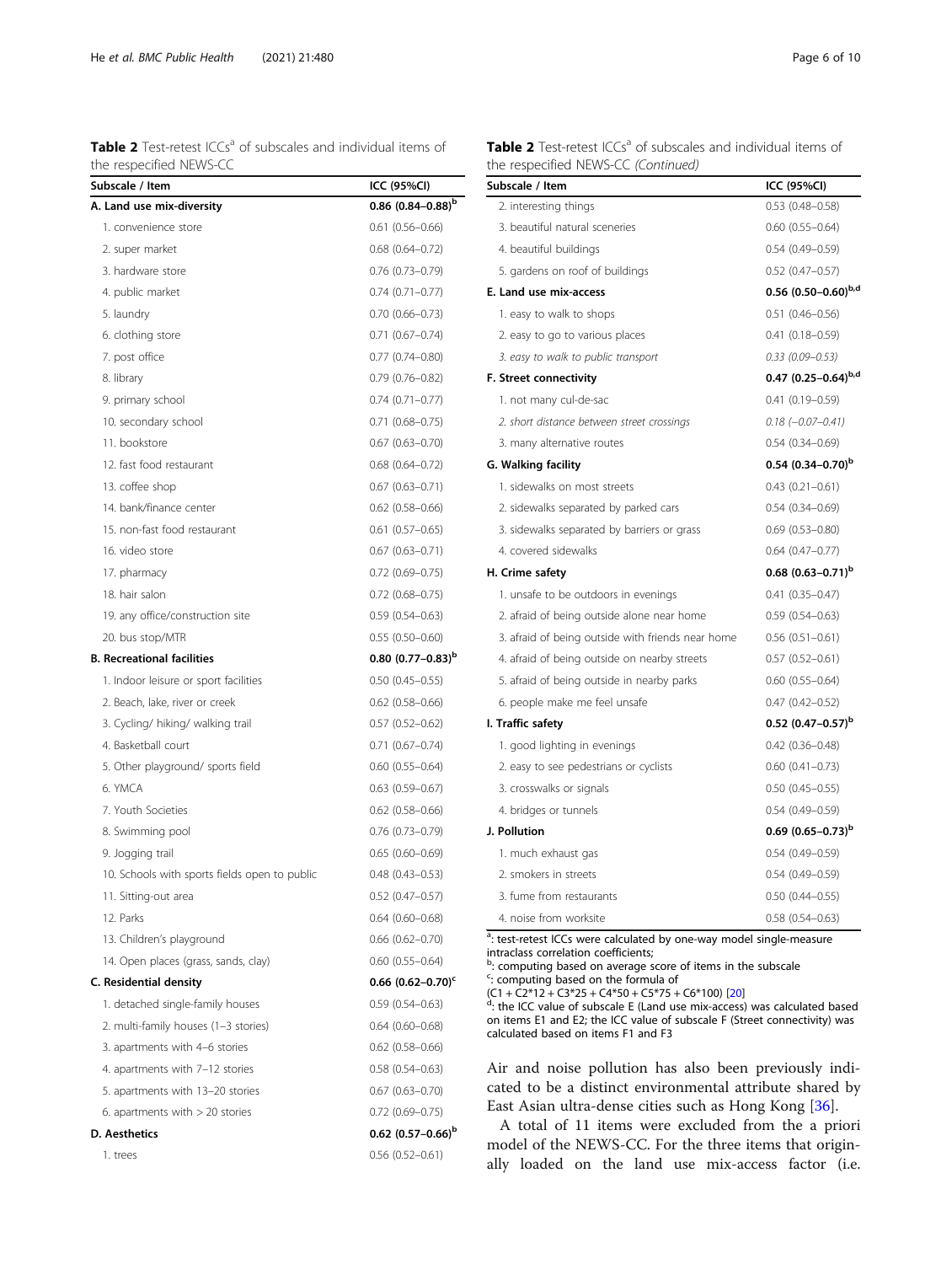difficult to park in shopping malls, hilly streets, and walking barriers), a previous validation study of the NEWS in adults similarly demonstrated their low factor loadings on the land use mix-access factor at the individual level [\[23](#page-8-0)]. Subsequent validation studies of the NEWS in adults in the USA and in Australia also treated these items as single items at the individual level and indicated their independence from the land use mix-access factor at the census block level [[32,](#page-8-0) [37](#page-8-0)]. As children do not drive cars and access to shops is easier for Hong Kong children via public transport, it is easy to understand that parking difficulties won't influence their perceptions of accessibility in this study. The terrain of Hong Kong is extremely hilly with its elevation ranging from 0 m to 957 m (Hong Kong Geographic Data. Lands Department of Hong Kong), so the presence of hilly streets and of stairs is very common in Hong Kong [[20](#page-8-0), [36\]](#page-8-0). However, due to the well-developed pedestrian infrastructures that helps children overcome walking difficulties [[41](#page-9-0)], hilly streets as well as other potential walking barriers (e.g., worksites, railway lines, and rivers) do not necessarily impact children's access to services.

As to items hypothesized to load on the traffic safety factor (i.e. too many vehicles, low traffic speed, and *speeding drivers*), the independence of items measuring traffic speed (i.e. low traffic speed and speeding drivers) from other items in the traffic safety factor has been previously demonstrated in Hong Kong [[20\]](#page-8-0), and independence of traffic load from the traffic safety-related items has been documented in Australia [[32\]](#page-8-0). Hong Kong has a very heavy traffic load compared to many other territories. Therefore, infrastructures such as pedestrian crossings, traffic signals, and bridges or tunnels, which effectively help pedestrians to be free from traffic hazards, are very popular in Hong Kong. Thus, although traffic load and traffic speed are concerns for children and parents, given the highly developed pedestrian infrastructures, traffic load and speed features might not impact children's perceived traffic safety as much as may otherwise be expected. Another reason might be due to children not being able to provide accurate estimations of the "load" or "speed" concepts.

In contrast to existing studies that have established factor structure of the NEWS in adults [\[20](#page-8-0), [23](#page-8-0), [37\]](#page-8-0), high crime rate was found to be independent from crimerelated items in this study. This item, contrary to other crime-related items in the NEWS-CC, was asking about a general "impression" of the crime nearby. Children have more limited access to the media that may report information of crime (e.g., TV, internet, newspaper) than adults. Therefore, children may not have a clear perception of crimes that may have happened nearby. The crime rate, although still being a concern, was not

perceived by children as a safety issue that impacted their PA behaviors.

Being a newly added item, dogs/animals fouling has been previously identified as a unique environmental attribute of Hong Kong [\[20,](#page-8-0) [36\]](#page-8-0) and was hypothesized to load on the aesthetics factor. However, this item was shown to be less relevant to aesthetics in this study. The independence of animal fouling from other natural or built aesthetics was supported by a study among Hong Kong seniors [\[20](#page-8-0)]. As a matter of fact, dogs/animals fouling does not necessarily co-occur with natural or built aesthetics. Fresh air is another newly added item that was found not to load on the hypothesized aesthetics factor or the newly identified pollution factor. This item was asking about children's general perception of air quality and was not as visual and vivid as other items measuring aesthetics or pollution in the NEWS-CC. In addition, due to the limited residential area of Hong Kong, the variability of responses to the general impression of the air quality was low compared to other aesthetics- or pollution-related items in the NEWS-CC.

#### Test-retest reliability of the NEWS-CC

The reliability test revealed poor reliability of two items (i.e., easy to walk to public transport and short distance between street crossings). The low reliability of these two items might be attributed to their low response variability  $(SD = 0.63$  and  $0.65$  respectively), as it was indicated that restricted variability may lead to very low ICC values [\[20](#page-8-0)]. Due to the compact streets and developed public transport system of Hong Kong [\[41\]](#page-9-0), it is not surprising that the response variabilities to these two items were low.

Six items in subscales E to I showed relatively low ICC values (i.e., between 0.4 and 0.5). Three items (i.e., not many cul-de-sac, sidewalks on most streets, and good lighting in evenings) are pertaining to children's impression of objective surrounding environment. Owing to the well-built street network and infrastructure in general, children had homogenous high response to these three items (mean scores ranging from 3.14 to 3.23) thus possibly reducing the ICC values. The other three items (i.e., easy to go to various places, unsafe to be outdoors in evenings, and people make me feel unsafe) are pertaining to children's subjective feelings. Meaning of "various places" and feeling of "unsafe" may not be clear enough to children. Even though children can understand the question itself, they may not be able to give stable responses to these items. These items could be re-worked to improve response reliability and further examined in more diverse urban environments in future research.

At the subscale level, the overall reliability of the final NEWS-CC in the examined sample was moderate to good (ICC of subscales ranging from 0.47 to 0.86). These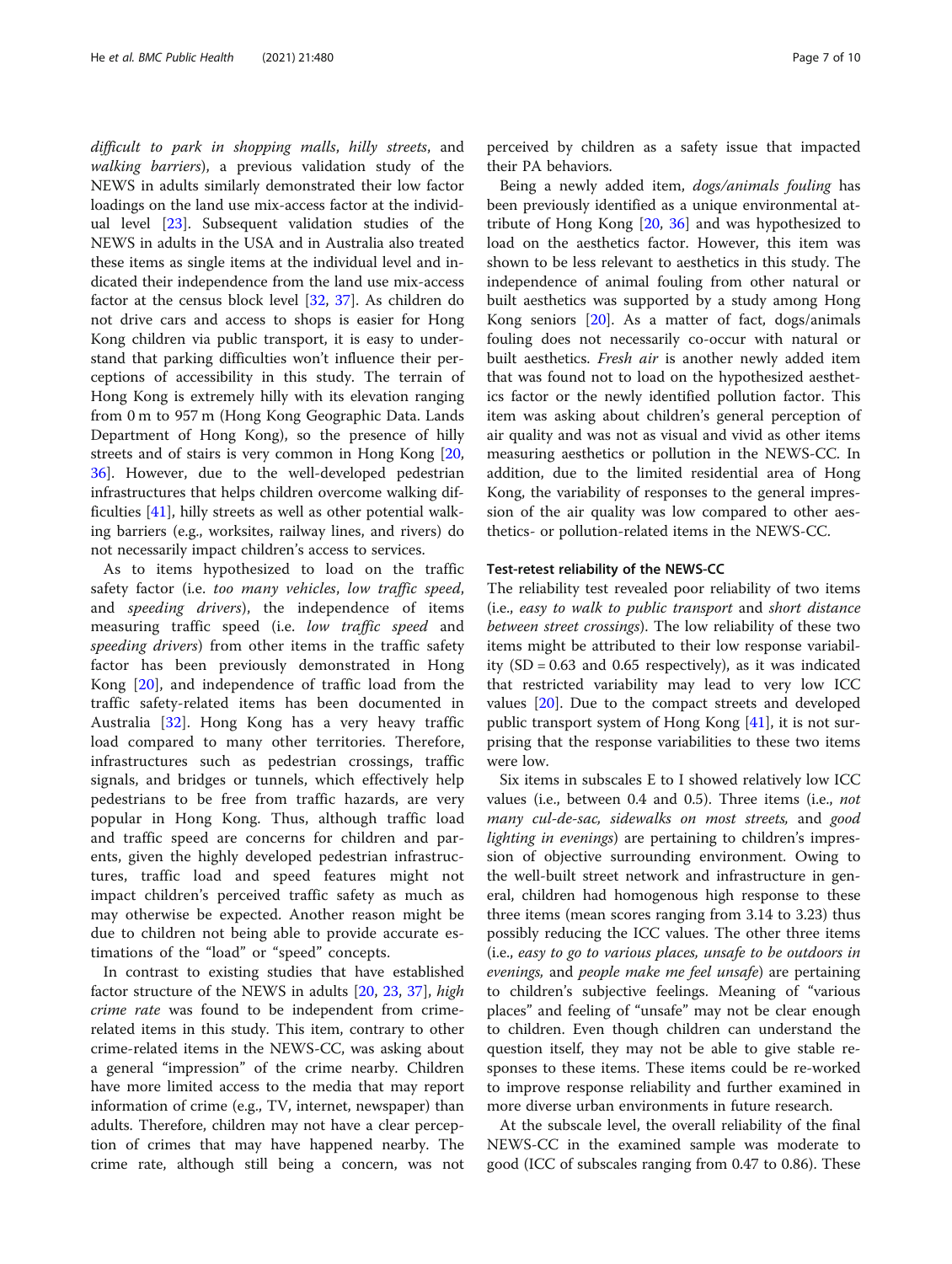| <b>Factors</b> | Factor 1<br>(aesthetics) | Factor 2<br>(land use mix-access) | Factor 3<br>(street connectivity) | Factor 4<br>(walking facilities) | <b>Factor 5</b><br>(crime safety) | Factor 6<br>(traffic safety) | Factor 7<br>(pollution) |
|----------------|--------------------------|-----------------------------------|-----------------------------------|----------------------------------|-----------------------------------|------------------------------|-------------------------|
| Factor 1       |                          |                                   |                                   |                                  |                                   |                              |                         |
| Factor 2       | 0.32                     |                                   |                                   |                                  |                                   |                              |                         |
| Factor 3       | 0.43                     | 0.77                              |                                   |                                  |                                   |                              |                         |
| Factor 4       | 0.37                     | 0.24                              | 0.54                              |                                  |                                   |                              |                         |
| Factor 5       | $-0.11$                  | 0.10                              | 0.01                              | $-0.07$                          |                                   |                              |                         |
| Factor 6       | 0.38                     | 0.45                              | 0.56                              | 0.74                             | $-0.14$                           |                              |                         |
| Factor 7       | 0.26                     | $-0.08$                           | $-0.08$                           | $-0.03$                          | 0.19                              | $-0.02$                      |                         |

<span id="page-7-0"></span>Table 3 Correlations between latent factors of the final NEWS-CC

results are similar to those reported for the NEWS-Y in American adolescents (ICC of subscales ranging from 0.56 to 0.87) [\[24](#page-8-0)]. This supported the psychometric appropriateness of using this newly developed instrument to measure the PA-related neighborhood environment for Hong Kong children. Relative to other versions of the NEWS examined in Hong Kong adults and seniors, the reliability of the NEWS-CC was slightly higher than the NEWS-CS in Hong Kong seniors (ICC of subscales ranging from 0.37 to 0.77) [\[20](#page-8-0)], whereas the reliability of both the NEWS-CC and the NEWS-CS was lower than that reported for the Chinese NEWS-A in Hong Kong adults (ICC of subscales ranging from 0.57 to 0.99) [\[42](#page-9-0)], indicating that age-related cognitive abilities may contribute to the observed decline of response reliability [[20\]](#page-8-0). Compared to the NEWS-CC, a higher level of reliability (ICC of subscales ranging from 0.84 to 0.89) was observed in a similar measurement of the neighborhood environment in Hong Kong children (aged 9–14 years) using a similar between-administration interval (10 days) and the same self-administered method [\[18](#page-8-0)]. However, this instrument used a shorter measure of the neighborhood environment consisting of only ten items in two subscales, which suggested that the length of the questionnaire may potentially impact the response reliability [\[43\]](#page-9-0).

#### Limitations

The present study has some limitations. First, urban forms vary across China cities in spacial scale, population, economics, public services, infrastructure, and etc. [[44\]](#page-9-0). The results of this study may not be generalized to other places that have disparate urban forms. Second, concurrent validity of the NEWS-CC was not examined in this study. Whether perceived environment assessed by NEWS-CC reflects the environment correlated with children's PA behavior need to be further investigated by future research. Third, although the NEWS-CC was adapted specifically for children, relatively low response reliabilities were observed for some NEWS-CC items. This might be attributed to children's limit cognitive ability in fully understanding this lengthy questionnaire. Future research may consider to develop an abbreviated version of the NEWS-CC which could be more readerfriendly to children and has the potential to improve the response reliability.

#### Conclusions

The newly developed NEWS-CC possesses adequate factorial validity and test-retest reliability in a sample of Chinese children. The results of this study provide evidence of psychometric properties that support the NEWS-CC to assess PA-related neighborhood environment among children in China cities that share similar urban forms with Hong Kong. Concurrent validity of the NEWS-CC needs to be further examined in future studies.

#### Supplementary Information

The online version contains supplementary material available at [https://doi.](https://doi.org/10.1186/s12889-021-10530-4) [org/10.1186/s12889-021-10530-4.](https://doi.org/10.1186/s12889-021-10530-4)

Additional file 1. Additional file 2.

### Authors' contributions

Original concept of the study was developed by GH and SHSW. The study design was developed by GH, SHSW, JS, and WH. GH collected the data and drafted the initial manuscript. WH and JS provided comments on statistical analyses and manuscripts revision. All authors reviewed and approved the final version of the manuscript submitted.

#### Availability of data and materials

The datasets used and/or analyzed during the current study are available from the corresponding author on reasonable request.

#### **Declarations**

#### Ethics approval and consent to participate

This study was approved by the Survey and Behavioral Research Ethics Committee of The Chinese University of Hong Kong. The study protocol was in accordance with the Declaration of Helsinki. Informed consent was obtained from all participants.

#### Consent for publication

Not applicable.

#### Competing interests

The authors declare that they have no competing interests as defined by BMC, or other interests that might be perceived to influence the results and/ or discussion reported in this paper.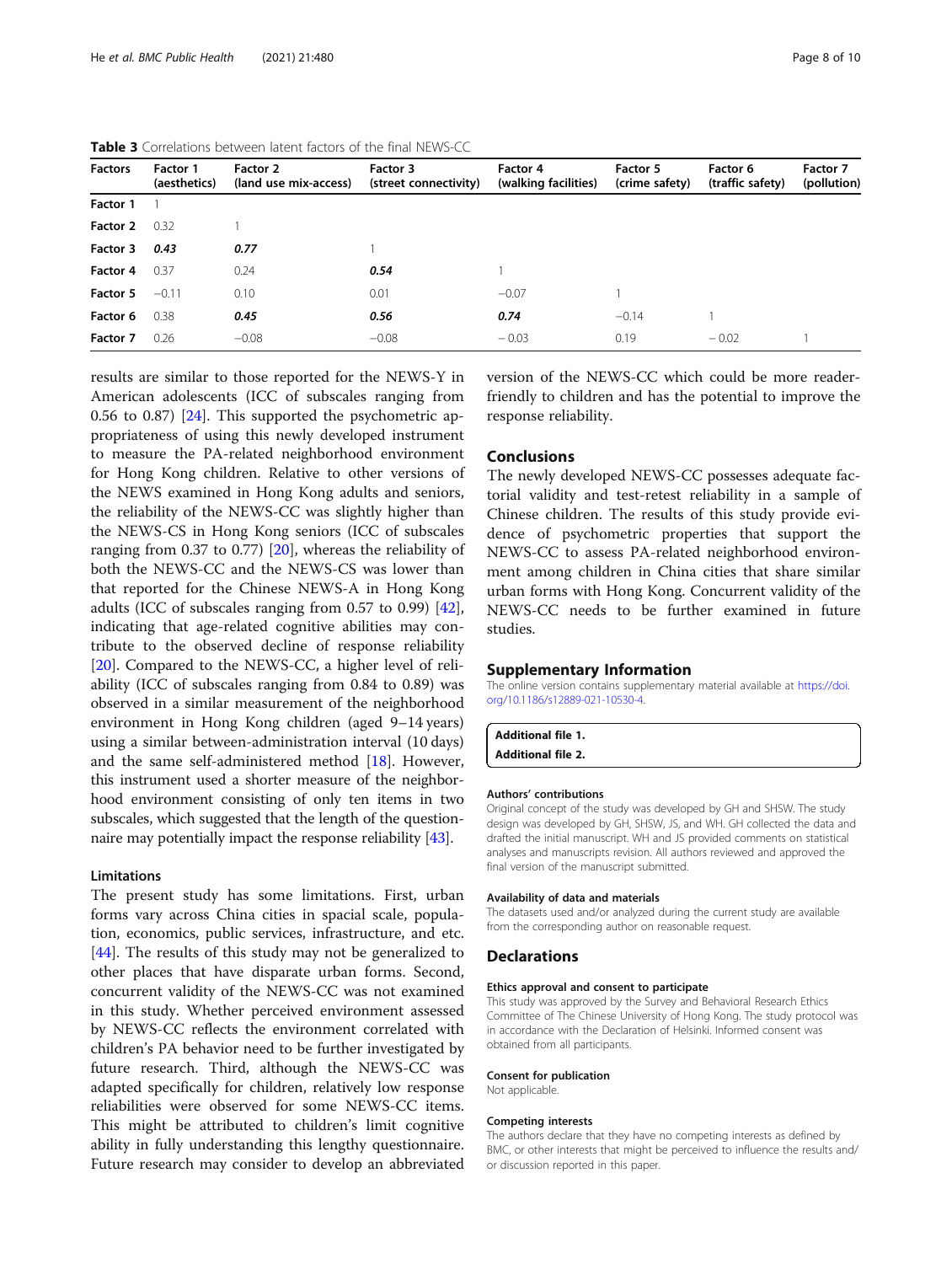#### <span id="page-8-0"></span>Author details

<sup>1</sup>School of Kinesiology and Health, Capital University of Physical Education and Sports, Beijing, China. <sup>2</sup>Department of Sport, Physical Education and Health, Hong Kong Baptist University, Kowloon Tong, Hong Kong, China. <sup>3</sup>Institute for Physical Activity and Nutrition, Deakin University, Melbourne, Australia. <sup>4</sup>Department of Sports Science and Physical Education, The Chinese University of Hong Kong, Shatin, Hong Kong, China.

# Received: 5 November 2020 Accepted: 18 February 2021

#### References

- 1. Poitras VJ, Gray CE, Borghese MM, Carson V, Chaput JP, Janssen I, Katzmarzyk PT, Pate RR, Connor Gorber S, Kho ME, et al. Systematic review of the relationships between objectively measured physical activity and health indicators in school-aged children and youth. Applied physiology, nutrition, and metabolism= Physiologie appliquee, nutrition et metabolisme. 2016;41(6 Suppl 3):S197–239.
- 2. Carson V, Hunter S, Kuzik N, Gray CE, Poitras VJ, Chaput JP, Saunders TJ, Katzmarzyk PT, Okely AD, Connor Gorber S, et al. Systematic review of sedentary behaviour and health indicators in school-aged children and youth: an update. Applied physiology, nutrition, and metabolism = Physiologie appliquee, nutrition et metabolisme. 2016;41(6 Suppl 3):S240–65.
- WHO guidelines on physical activity and sedentary behaviour. In. Geneva: World Health Organization; 2020. Licence: CC BY-NC-SA 3.0 IGO. [\[https://](https://www.who.int/publications/i/item/9789240015128) [www.who.int/publications/i/item/9789240015128](https://www.who.int/publications/i/item/9789240015128)]. Accessed 25 Jan 2021.
- 4. Zhang ZH, Li HJ, Slapsinskaite A, Zhang T, Zhang L, Gui CY. Accelerometermeasured physical activity and sedentary behavior in Chinese children and adolescents: a systematic review and meta-analysis. Public Health. 2020;186: 71–7.
- 5. Liu Y, Tang Y, Cao Z-B, Zhuang J, Zhu Z, Wu X-P, Wang L-J, Cai Y-J, Zhang J-L, Chen P-J. Results from the China 2018 report card on physical activity for children and youth. J Exerc Sci Fit. 2019;17(1):3–7.
- 6. Tcymbal A, Demetriou Y, Kelso A, Wolbring L, Wunsch K, Wäsche H, Woll A, Reimers AK. Effects of the built environment on physical activity: a systematic review of longitudinal studies taking sex/gender into account. Environ Health Prev Med. 2020;25(1):75.
- 7. Li X, Song J, Lin T, Dixon J, Zhang G, Ye H. Urbanization and health in China, thinking at the national, local and individual levels. Environ Health. 2016;15(Suppl 1):32.
- 8. Ding D, Sallis J, Kerr J, Lee S, Rosenberg D. Neighborhood environment and physical activity among youth a review. Am J Prev Med. 2011;41(4):442–55.
- McGrath LJ, Hopkins WG, Hinckson EA. Associations of objectively measured built-environment attributes with youth moderate-vigorous physical activity: a systematic review and meta-analysis. Sports Med. 2015;45(6):841–65.
- 10. Lambert A, Vlaar J, Herrington S, Brussoni M. What is the relationship between the neighbourhood built environment and time spent in outdoor play? A systematic review. Int J Environ Res Public Health. 2019;16(20):3840.
- 11. An R, Shen J, Yang Q, Yang Y. Impact of built environment on physical activity and obesity among children and adolescents in China: a narrative systematic review. J Sport Health Sci. 2019;8(2):153–69.
- 12. Brownson RC, Hoehner CM, Day K, Forsyth A, Sallis JF. Measuring the built environment for physical activity: state of the science. Am J Prev Med. 2009; 36(4 Suppl):S99–S123.
- 13. Boarnet M. The built environment and physical activity. Empirical methods and data resources. Transport Res Board Special Rep. 2003;282.
- 14. de Vet E, de Ridder DT, de Wit JB. Environmental correlates of physical activity and dietary behaviours among young people: a systematic review of reviews. Obes Rev. 2011;12(5):e130–42.
- 15. Ball K, Jeffery RW, Crawford DA, Roberts RJ, Salmon J, Timperio AF. Mismatch between perceived and objective measures of physical activity environments. Prev Med. 2008;47(3):294–8.
- 16. Loh VHY, Veitch J, Salmon J, Cerin E, Mavoa S, Villanueva K, Timperio A. Environmental mismatch: do associations between the built environment and physical activity among youth depend on concordance with perceptions? Int J Environ Res Public Health. 2020;17:1309.
- 17. Hume C, Ball K, Salmon J. Development and reliability of a self-report questionnaire to examine children's perceptions of the physical activity environment at home and in the neighbourhood. Int J Behav Nutr Phys Act. 2006;3:16.
- 18. Huang YJ, Wong SH, Salmon J, Hui SS. Reliability and validity of psychosocial and environmental correlates measures of physical activity and screen-based behaviors among Chinese children in Hong Kong. Int J Behav Nutr Phys Act. 2011;8:16.
- 19. Pikora T, Giles-Corti B, Bull F, Jamrozik K, Donovan R. Developing a framework for assessment of the environmental determinants of walking and cycling. Soc Sci Med. 2003;56(8):1693–703.
- 20. Cerin E, Sit CH, Cheung MC, Ho SY, Lee LC, Chan WM. Reliable and valid NEWS for Chinese seniors: measuring perceived neighborhood attributes related to walking. Int J Behav Nutr Phys Act. 2010;7:84.
- 21. Spittaels H, Foster C, Oppert J, Rutter H, Oja P, Sjostrom M, De Bourdeaudhuij I. Assessment of environmental correlates of physical activity: development of a European questionnaire. Int J Behav Nutr Phys Act. 2009; 6:39.
- 22. Saelens BE, Sallis JF, Black JB, Chen D. Neighborhood-based differences in physical activity: An environment scale evaluation. Am J Public Health. 2003; 93(9):1552–8.
- 23. Cerin E, Saelens BE, Sallis JF, Frank LD. Neighborhood environment walkability scale: validity and development of a short form. Med Sci Sports Exerc. 2006;38(9):1682–91.
- 24. Rosenberg D, Ding D, Sallis J, Kerr J, Norman G, Durant N, Harris S, Saelens B. Neighborhood environment walkability scale for youth (NEWS-Y): reliability and relationship with physical activity. Prev Med. 2009;49(2–3): 213–8.
- 25. Cerin E, Conway TL, Barnett A, Smith M, Veitch J, Cain KL, Salonna F, Reis RS, Molina-Garcia J, Hinckson E, et al. Development and validation of the neighborhood environment walkability scale for youth across six continents. Int J Behav Nutr Phys Act. 2019;16(1):122.
- 26. Riley AW. Evidence that school-age children can self-report on their health. Ambulatory Pediatrics. 2004;4(4 Suppl):371–6.
- 27. Huang SJ, Hung WC, Sharpe PA, Wai JP. Neighborhood environment and physical activity among urban and rural schoolchildren in Taiwan. Health & Place. 2010;16(3):470–6.
- 28. World Health Organization. Process of translation and adaptation of instruments. [\[http://www.who.int/substance\\_abuse/research\\_tools/transla](http://www.who.int/substance_abuse/research_tools/translation/en/) [tion/en/\]](http://www.who.int/substance_abuse/research_tools/translation/en/). Accessed 20 June 2020.
- 29. Flaherty JA, Gaviria FM, Pathak D, Mitchell T, Wintrob R, Richman JA, Birz S. Developing instruments for cross-cultural psychiatric research. J Nerv Ment Dis. 1988;176(5):257–63.
- 30. He G, Cerin E, Huang WY, Wong SH. Understanding neighborhood environment related to Hong Kong children's physical activity: a qualitative study using nominal group technique. PLoS One. 2014;9(9):e106578.
- 31. Census and Statistics Department of Hong Kong SAR. Hong Kong 2011 Population Census. [[https://www.census2011.gov.hk/en/tertiary-planning](https://www.census2011.gov.hk/en/tertiary-planning-units.html)[units.html\]](https://www.census2011.gov.hk/en/tertiary-planning-units.html). Accessed 25 Jan 2021.
- 32. Cerin E, Leslie E, Owen N, Bauman A. An Australian version of the neighborhood environment walkability scale: validity evidence. Meas Phys Educ Exerc Sci. 2008;12(1):31–51.
- 33. Garnier-Villarreal M, Jorgensen TD. Adapting fit indices for Bayesian structural equation modeling: comparison to maximum likelihood. Psychol Methods. 2020;25(1):46–70.
- 34. Landis JR, Koch GG. The measurement of observer agreement for categorical data. Biometrics. 1977;33(1):159–74.
- 35. Curran PJ, West SG, Finch JF. The robustness of test statistics to nonnormality and specification error in confirmatory factor analysis. Psychol Methods. 1996;1(1):16–29.
- 36. Cerin E, Chan KW, Macfarlane DJ, Lee KY, Lai PC. Objective assessment of walking environments in ultra-dense cities: development and reliability of the environment in Asia scan tool-Hong Kong version (EAST-HK). Health & Place. 2011;17(4):937–45.
- 37. Cerin E, Conway TL, Saelens BE, Frank LD, Sallis JF. Cross-validation of the factorial structure of the neighborhood environment walkability scale (NEWS) and its abbreviated form (NEWS-A). Int J Behav Nutr Phys Act. 2009;6:32.
- 38. Starnes HA, McDonough MH, Tamura K, James P, Laden F, Troped PJ. Factorial validity of an abbreviated neighborhood environment walkability scale for seniors in the Nurses' health study. Int J Behav Nutr Phys Act. 2014; 11:126.
- 39. Starnes HA, McDonough MH, Wilson JS, Mroczek DK, Laden F, Troped PJ. Factorial invariance of the abbreviated neighborhood environment walkability scale among senior women in the Nurses' health study cohort. Meas Phys Educ Exerc Sci. 2019;23(2):135–47.